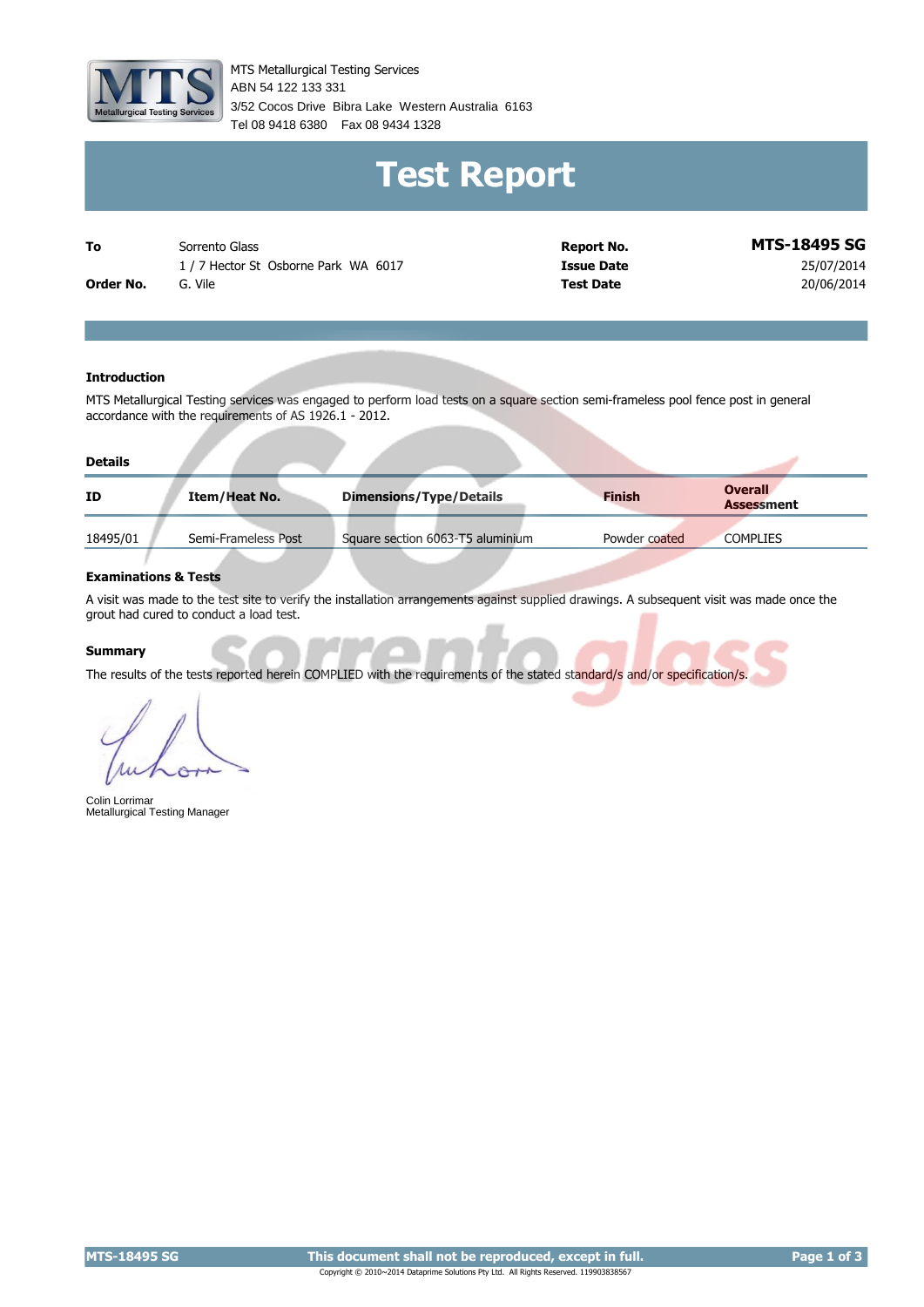

MTS Metallurgical Testing Services 3/52 Cocos Drive Bibra Lake Western Australia 6163 Tel 08 9418 6380 Fax 08 9434 1328 ABN 54 122 133 331

### **Results**



Details of the square section extrusion.



The post was installed in accordance with the details of this drawing, modified to suit the 100mm thick floor at the test site.